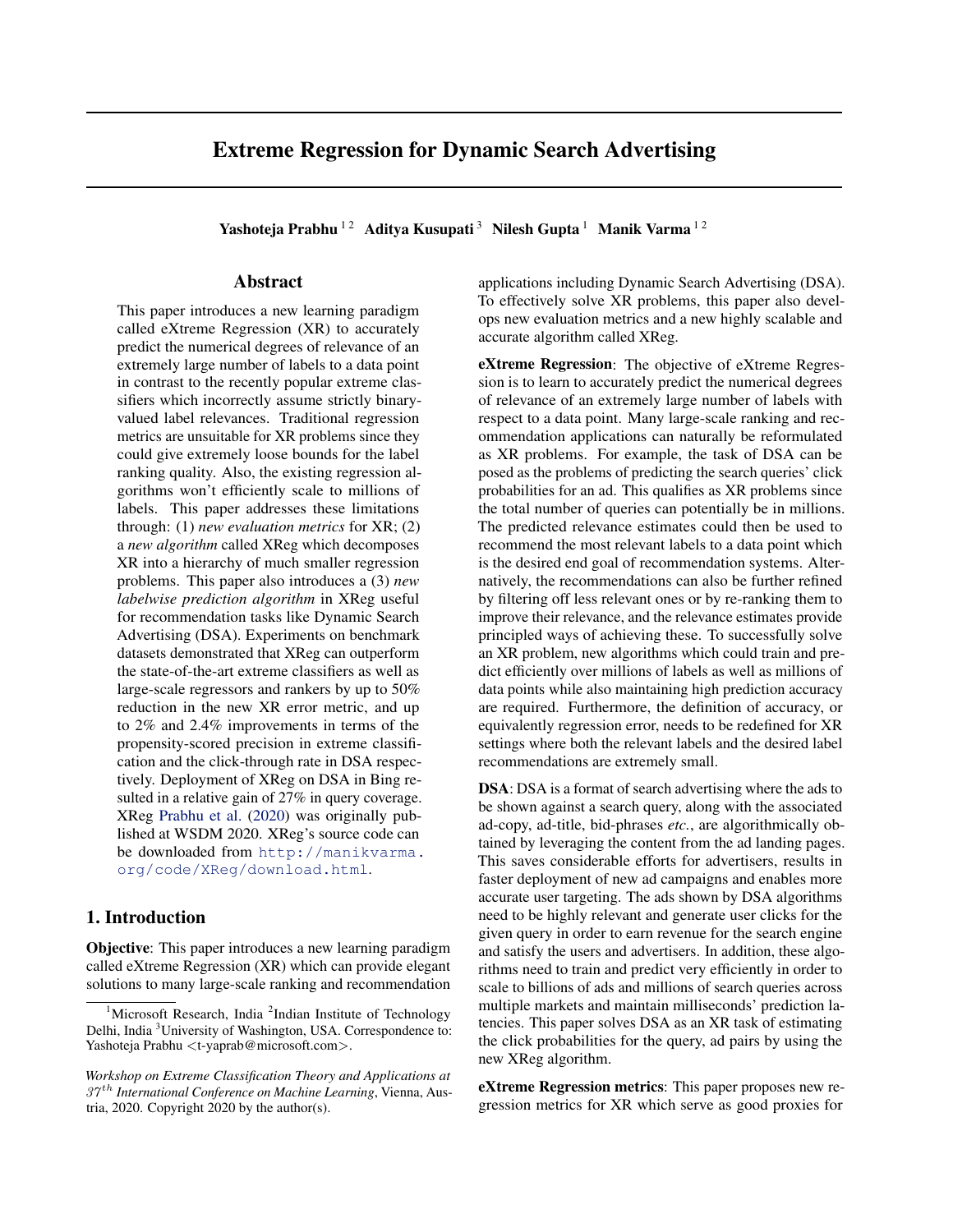the ranking accuracy and for the qualities of the subsequent label filtering and re-ranking steps. These metrics average of the largest few regression errors which are usually caused by highly underestimating or highly overestimating the relevances of the most or the least relevant labels which in turn degrade the ranking quality. The new  $XMAD@k$  metric can give up to 69x tighter bounds over ranking regret than MAD. These new metrics can guide the crucial steps in XR.

eXtreme Regressor algorithm: This paper also develops a new eXtreme Regressor (XReg) algorithm which can efficiently regress on to millions of label relevance weights in only logarithmic time. XReg hierarchically clusters the labels into a balanced tree and learns approximate regressors in each tree node which are common to all the labels in the node. Due to high label sparsity, each data point only participates in a logarithmic number of tree nodes which can lead to a significant speed up during both training and prediction by using appropriate algorithms. XReg essentially extends the state-of-the-art Parabel extreme classifier to the regression setting. XReg consistently outperforms extreme classifiers, large-scale regressors and rankers in terms of ranking accuracy. On a DSA dataset with 5M ads & 1M queries, XReg can train within just 20 hours using 1 core, predict in just 3 ms per query and give up to 58% & 27% lifts in revenue and query coverage when deployed online.

Labelwise inference: The standard prediction scenario involves recommending the most relevant labels for a test point, referred here as pointwise prediction, but applications such as DSA and movie recommendation can more naturally be posed in the reverse manner of predicting the most relevant ads or movies (*i.e.* test points) for each query or user (*i.e.* each label), referred here as labelwise prediction. On these tasks, pointwise prediction might recommend a small set of highly popular labels that are relevant to all test points resulting in low label coverage.

Contributions: This paper: (a) introduces a new learning paradigm called eXtreme Regression (XR) and reformulates tagging, movie recommendation and DSA applications as XR problems; (b) develops new evaluation metrics and a highly scalable and accurate algorithm called XReg to effectively tackle XR problems; and (c) demonstrates that XReg can significantly improve revenue and query coverage on Bing DSA when deployed in production.

Please refer to [Prabhu et al.](#page-4-0) [\(2020\)](#page-4-0) for a more comprehensive motivation and related work.

#### 2. Extreme Regression Metrics

Notation: Let an  $XR$  dataset comprise  $N$  data points  $\{(\mathbf{x}_i, \mathbf{y}_i)\}_{i=1}^N$  where  $\mathbf{x}_i \in \mathbb{R}^D$  is a D dimensional feature vector and  $y_i \in [0, \infty)^L$  is a ground truth relevance weight vector for point i. The weight  $y_{il}$  measures the true degree of relevance of label  $l$  to point  $i$ , with higher values indi-

cating higher relevance. Similarly, let  $\hat{\mathbf{y}}_i \in [0, \infty)^L$  denote the predicted relevance weight vector for point  $i$ . The function  $S(\mathbf{v}, k)$  indicates the *ordered* index set of the k highest scoring labels in a score vector  $\mathbf{v} \in [0, \infty)^L$ .

Extreme regression metrics: Let,  $e_i$  be the vector of regression errors where  $e_{il} = |\hat{y}_{il} - y_{il}|$ . The new XR metrics, eXtreme Mean Absolute Deviation at  $k$  (XMAD@ $k$ ) and eXtreme Root Mean Square Error at  $k$  (XRMSE@ $k$ ) are defined as follows:

$$
\text{XMAD@}k(\hat{\mathbf{y}}_i, \mathbf{y}_i) = \frac{1}{k} \sum_{l \in S(\mathbf{e}_i, k)} e_{il} \tag{1}
$$

$$
XRMSE@k(\hat{\mathbf{y}}_i, \mathbf{y}_i) = \sqrt{\frac{1}{k} \sum_{l \in S(\mathbf{e}_i, k)} e_{il}^2}
$$
 (2)

For ease of discussion, this paper mainly focusses on the XMAD metric, although most of the observations and results also apply to XRMSE. XMAD@ $k$  averages the  $k$  maximum regression errors but is minimized when all the  $L$  label relevances are predicted exactly right. The following lemma shows that XMAD serves as a good proxy for the ranking error. This is based on an intuition that the ranking errors at the top occur mainly due to either highly underestimating or highly overestimating the relevances of the most or the least relevant labels respectively leading to high regression errors on such labels. [Prabhu et al.](#page-4-0) [\(2020\)](#page-4-0) further shows that the bounds on ranking regret are much tighter when the proposed extreme regression metrics are used along with extension to create labelwise metrics.

### 3. XReg: eXtreme Regressor

This section describes XReg's key components including the label tree construction, the probabilistic regression model and the pointwise and labelwise prediction algorithms using the same model. XReg learns a small ensemble of up to 3 label trees quite similarly to Parabel [\(Prabhu et al.,](#page-4-0) [2018\)](#page-4-0).

#### 3.1. A Probabilistic Regression Model

XReg is a regression method which takes a probabilistic approach to estimating the label relevance weights. Firstly, all the relevance weights are normalized to lie between 0 and 1 by dividing by its maximum value, thus allowing them to be treated as probability values. Note that while click-through rates in DSA are already valid probabilities, the inverse propensities and the user rating could exceed 1. Also, note that the predicted estimates can be easily scaled back since no information is lost due to this normalization.

XReg treats the normalized relevance weights for each label as the marginal probability of its relevance to a data point, which is, in fact, the case in DSA. This allows XReg to minimize the KL-divergence between the true and the predicted marginal probability for each label with respect to each data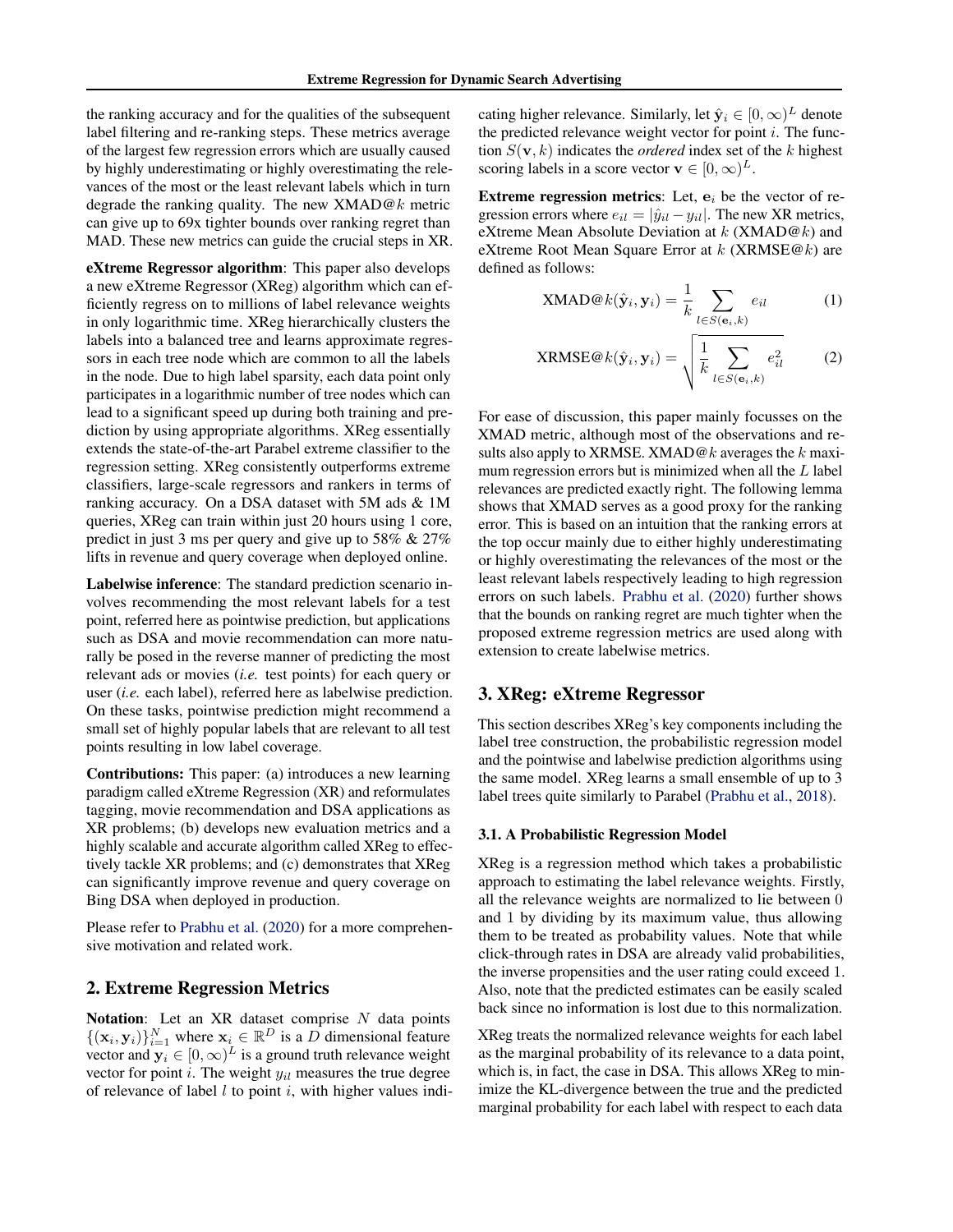point. KL-divergence [\(Kullback & Leibler,](#page-4-0) [1951\)](#page-4-0) measures how close 2 distributions are and is minimized when the 2 are identical, thus justifying its use while regressing on to probability values.

To reduce the complexity of naive 1-vs-All approach, XReg leverages the previously trained label tree. XReg expresses the marginal probability of a label as the probability that a data point traverses the tree path starting from the root to the label. Let the path from root to label  $l$  consist of nodes  $n_{l1}, \dots, n_{lH}$  where H is tree height,  $n_{l1}$  is the root and  $n_{lH}$  is the leaf node containing solely label l. Let  $z_{lh}$ denote the probability that a data point x visits the node  $n_{lh}$  after it has already visited the parent  $n_{l(h-1)}$ . Then the true marginal probability  $y_l$  that the label l is relevant to  $x$ is equivalent to  $y_l = \prod_{h=1}^H z_{lh}$ . Similar equality holds for predicted marginal probability:  $\hat{y}_l = \prod_{h=1}^H \hat{z}_{lh}$ . XReg then learns to minimize an upper bound on the KL-divergence between the two.

The unvisited node assumption formalizes the observation that the children of an unvisited internal node will never be traversed and that the labels in an unvisited leaf node will never be visited by a data point [\(Prabhu et al.,](#page-4-0) [2018\)](#page-4-0). Due to the above theorem, XReg can separately minimize the KL-divergence over the true and predicted probabilities that a data point takes a particular edge in the tree, and still end up minimizing the KL-divergences over each of the individual marginal label probabilities. The true probability value of edge traversal  $z_{lh}$  is essentially the probability that the data point visits any of the labels in the subtree rooted at the node indexed lh. We instantiate it to be equal to the largest marginal probability of any label in the subtree, by assuming the worst-case scenario that labels in each subtree are fully correlated, which promotes model robustness.

The KL-divergence minimization is mathematically equivalent to training a logistic regressor for estimating  $z_{lh}$  values for each tree edge where every data point is duplicated with weights  $z_{lh}$  and  $1 - z_{lh}$ :

$$
\min_{\mathbf{w}_n} \|\mathbf{w}_n\|^2 + \frac{C}{|\mathcal{I}_n|} \sum_{i \in \mathcal{I}_n} \{s_{in} z_{in} \log(1 + \exp(-\mathbf{w}_n^\top x_i)) +
$$
\n
$$
s_{in} (1 - z_{in}) \log(1 + \exp(+\mathbf{w}_n^\top x_i)) \}
$$
\n(3)\n(4)

where *n* is used to index the node instead of  $lh$ ,  $\mathcal{I}_n$  only include those points which reach the node  $n$ . The problem in (Eq. 3) is strongly convex and was optimized using the modified CDDual algorithm available from Liblinear package [\(Fan et al.,](#page-4-0) [2008\)](#page-4-0). To summarize, each internal node in XReg contains 2 1-vs-All regressors which give the probability that a data point traverses to each of its children, each leaf node contains M 1-vs-All regressors which gives the conditional probability of each label being relevant given the data point reaches its leaf.

We make a mild assumption that each data point has at most  $O(\log L)$  positive labels is made which is often valid on extreme learning datasets. As a result, each data point traverses at most  $O(\log^2 L)$  tree edges, which directly leads to a huge reduction in training complexity thus resulting in  $O(N\hat{D}\log^2 L)$  where  $\hat{D}$  is the average number of non-zero features per data point.

XReg supports both pointwise and labelwise inference depending on the task at hand and more details can be found in [Prabhu et al.](#page-4-0) [\(2020\)](#page-4-0).

# 4. Experiments

Please refer to [Prabhu et al.](#page-4-0) [\(2020\)](#page-4-0) for a detailed disussion on datasets and baselines along with hyperparameters, metrics and hardware.

Results on benchmark datasets: Table [1](#page-3-0) compares XReg's performance to diverse baselines on datasets belonging to tagging, recommendation and DSA applications. In terms of prediction accuracy, XReg consistently achieves close to best performance in terms of WP@5, Tau@5 as well as XMAD@5 metrics. In particular, XReg can be up to 2.4%, 3.89% and 2x better than all baselines in WP@5, Tau@5 and XMAD@5 respectively.

On most tagging datasets, XReg scores within 2% of the state-of-the-art ProXML (Babbar  $\&$  Schölkopf, [2018\)](#page-4-0) in terms of the popular PSP@5 metric but can be up to 1000x faster during both training and prediction.

XReg consistently outperforms extreme classifiers like Para-bel and DiSMEC (Babbar & Schölkopf, [2017\)](#page-4-0) which train only on binary labels. In particular, XReg can be up to 9% and 45% better than Parabel over pointwise and labelwise datasets in terms of WP@5. The larger gains on labelwise datasets are due to pointwise prediction in Parabel which can lead to low label coverage, especially on datasets like MovieLens with only 8K test points but around 140K labels. Owing to similar classifier architectures, XReg can be highly efficient just like Parabel. XReg is at most 3.75x and 4.8x slower during training and prediction and has at most 2.15x the model size as Parabel.

Owing to their high scalability, both Parabel and XReg scale to the largest DSA-1M dataset where none of the other approaches scale. On this dataset, XReg has 50% smaller XMAD@5 than Parabel.

XReg-t denotes the re-ranked XReg where the predicted relevance estimates are combined with tail classifier scores to improve ranking performance over more informative tail labels. XReg-t consistently improves performance over XReg since most XR datasets are dominated by tail labels. XReg-t can be up to 5.66% and 5.58% better than XReg in terms of PSP@5 and Tau@5. However, XReg-t often increases XMAD@5 over XReg since tail classifiers are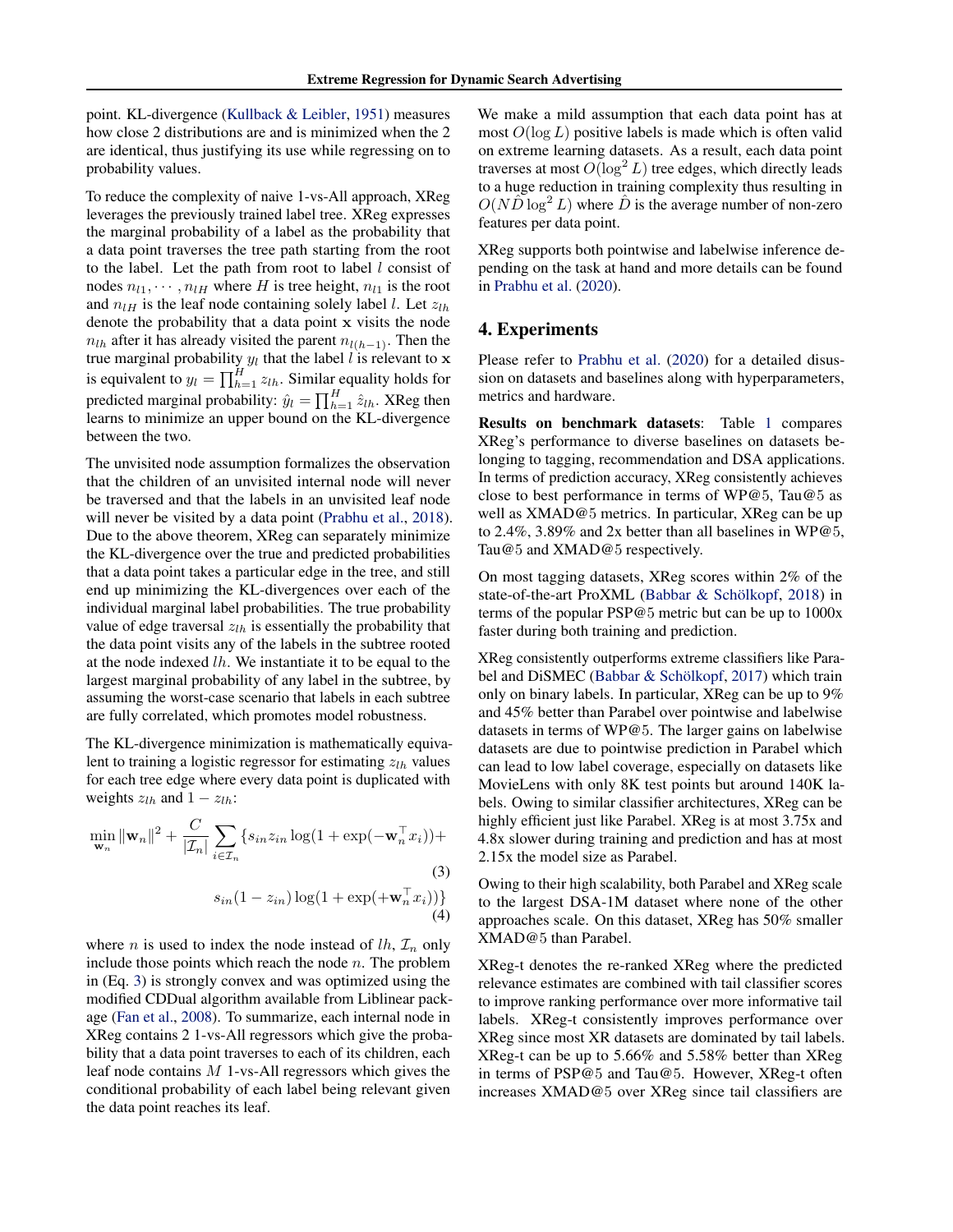| Method                | $PSP-p@5$<br>$(\%)$ | Tau- $p@5$<br>$(\%)$     | XMAD-p@5         | Training<br>time (hrs) | Test time<br>$\gamma$ point $(ms)$ | Model<br>size (GB) | Method                 | $CTR-p@5$<br>$(\%)$     | Tau-p@5<br>$(\% )$   | XMAD-p@5         | Training<br>time (hrs) | Test time<br>$\gamma$ point $(ms)$ | Model<br>size (GB) |
|-----------------------|---------------------|--------------------------|------------------|------------------------|------------------------------------|--------------------|------------------------|-------------------------|----------------------|------------------|------------------------|------------------------------------|--------------------|
|                       |                     |                          | <b>BibTex</b>    |                        |                                    |                    |                        |                         |                      | <b>SSA-130K</b>  |                        |                                    |                    |
| PfastreXML            | 59.75               | 53.68                    | 0.3151           | 0.0050                 | 0.2348                             | 0.0246             | PfastreXML             | 27.79                   | 23.77                | 0.0655           | 1.3765                 | 5.2419                             | 1.6258             |
| Parabel               | 57.36               | 51.48                    | 0.3372           | 0.0015                 | 0.1945                             | 0.0035             | Parabel                | 32.97                   | 30.25                | 0.1430           | 0.2283                 | 1.9098                             | 0.3625             |
| LEML                  | 56.42               | 51.58                    | 0.3520           | 0.0229                 | 0.1737                             | 0.0032             | <b>LEML</b>            | 6.54                    | 8.10                 | 0.0654           | 8.3253                 | 161.6891                           | 1.1308             |
| 1-vs-all-LS           | 60.14               | 54.21                    | 0.3337           | 0.0007                 | 0.1137                             | 0.0023             | RankSVM                | 13.06                   | 14.03                | 2.7871           | 9.6026                 | 130.0945                           | 7.4834             |
| RankSVM               | 59.12               | 52.58                    | 0.7089           | 0.0015                 | 0.0719                             | 0.0023             | <b>DiSMEC</b>          | 32.75                   | 29.16                | 0.1562           | 31.4358                | 61.0967                            | 0.0802             |
| <b>DiSMEC</b>         | 57.23               | 51.47                    | 0.3371           | 0.0004                 | 0.0951                             | 0.0012             | XReg                   | 32.39                   | 28.27                | 0.0684           | 0.4570                 | 7.4715                             | 0.7871             |
| ProXML                | 58.30               | $\sim$                   |                  | $\sim$                 | $\sim$                             |                    | XReg-t                 | 32.81                   | 28.73                | 0.1131           | 0.5049                 | 1.7746                             | 1.4156             |
| XReg                  | 58.61               | 52.35                    | 0.3158           | 0.0035                 | 0.1642                             | 0.0030             |                        | Rating-1@5              | Tau-1 $@5$           |                  | Training               | Test time                          | Model              |
| XReg-t                | 58.77               | 52.46                    | 0.3386           | 0.0025                 | 0.1256                             | 0.0043             | Method                 | (%)                     | $(\%)$               | XMAD-1@5         | time (hrs)             | $\gamma$ point (ms)                | size (GB)          |
|                       |                     | <b>EURLex-4K</b>         |                  |                        |                                    |                    | YahooMovie-8K          |                         |                      |                  |                        |                                    |                    |
| PfastreXML            | 45.17               | 48.85                    | 0.1900           | 0.0887                 | 1.3891                             | 0.2265             | PfastreXML             | 10.18                   | 19.72                | 0.6286           | 0.0241                 | 8.5074                             | 0.0753             |
| Parabel               | 48.29               | 50.75                    | 0.4227           | 0.0245                 | 1.1815                             | 0.0258             | Parabel                | 9.73                    | 28.22                | 0.6284           | 0.0299                 | 0.9639                             | 0.1307             |
| LEML                  | 32.30               | 37.24                    | 0.2115           | 0.3592                 | 4.4483                             | 0.0281             | LEML                   | 21.79                   | 28.85                | 0.6408           | 0.0593                 | 5.3650                             | 0.0586             |
| 1-vs-all-LS           | 52.27               | 53.96                    | 0.1744           | 0.1530                 | 4.5378                             | 0.1515             | 1-vs-all-LS            | 21.63                   | 31.24                | 0.6269           | 0.0740                 | 6.8841                             | 1.6977             |
| RankSVM               | 46.70               | 51.43                    | 1.1967           | 0.1834                 | 4.7635                             | 0.1470             | RankSVM                | 24.88                   | 33.28                | 1.0579           | 0.1282                 | 5.1620                             | 0.7172             |
| <b>DiSMEC</b>         | 50.62               | 52.33                    | 0.4308           | 0.0999                 | 1.9489                             | 0.0072             | <b>DiSMEC</b>          | 24.53                   | 32.75                | 0.6207           | 0.0337                 | 3.4258                             | 0.0376             |
| ProXML                | 51.00               | $\sim$                   |                  | $\sim$                 | $\overline{\phantom{a}}$           |                    | <b>XLR</b>             | 4.66                    | 10.72                | 0.6716           | $\sim$                 | 4.7724                             | 0.0293             |
| XReg                  | 49.72               | 52.86                    | 0.1849           | 0.0642                 | 1.2899                             | 0.0378             | XReg                   | 25.86                   | 35.00                | 0.6248           | 0.0685                 | 4.1965                             | 0.2829             |
| XReg-t                | 50.40               | 53.45                    | 0.2132           | 0.0544                 | 1.2074                             | 0.0692             | XReg-t                 | 26.05                   | 35.33                | 0.6185           | 0.0615                 | 3.6353                             | 0.4500             |
|                       |                     | <b>Wiki10-31K</b>        |                  |                        |                                    |                    | MovieLens-138K         |                         |                      |                  |                        |                                    |                    |
| PfastreXML            | 15.91               | 20.29                    | 0.5705           | 0.3491                 | 11.6855                            | 0.5466             | PfastreXML             | 7.25                    | 22.84                | 0.9199           | 0.4514                 | 19.8270                            | 0.1837             |
| Parabel               | 13.68               | 19.83                    | 0.7085           | 0.3204                 | 3.7275                             | 0.1799             | Parabel                | 3.51                    | 37.80                | 0.9200           | 1.7790                 | 1.6132                             | 3.4322             |
| LEML                  | 13.05               | 20.06                    | 0.5716           | 0.9546                 | 54.9470                            | 0.5275             | <b>LEML</b>            | 43.19                   | 64.78                | 0.8722           | 0.4186                 | 91.4262                            | 0.2535             |
| 1-vs-all-LS           | 21.89               | 26.71                    | 0.5459           | 2.4341                 | 129.8342                           | 16.9871            | 1-vs-all-LS            | 42.16                   | 63.92                | 0.8832           | 2.5756                 | 121.6169                           | 16.1334            |
| RankSVM               | 18.46               | 25.84                    | 1.2236           | 4.9631                 | 92.2684                            | 10.8536            | <b>DiSMEC</b>          | 45.35                   | 61.55                | 0.8857           | 1.5437                 | 74.9537                            | 1.0514             |
| <b>DiSMEC</b>         | 15.61               | 22.43                    | 0.7140           | 2.1945                 | 13.8993                            | 0.0290             | <b>XLR</b>             | 9.67                    | 21.42                | 0.9134           | 4.579                  | 68.347                             | 0.0634             |
| XReg                  | 16.94               | 24.97                    | 0.5716           | 0.6184                 | 3.7649                             | 0.3218             | XReg                   | 48.94                   | 66.99                | 0.8741           | 2.6287                 | 7.7996                             | 3.6223             |
| XReg-t                | 22.60               | 30.55                    | 0.5506           | 0.6431                 | 5.4910                             | 0.9026             | XReg-t                 | 49.29                   | 67.36                | 0.8285           | 2.7437                 | 9.8279                             | 4.8958             |
|                       |                     |                          | WikiLSHTC-325K   |                        |                                    |                    | Method                 | $CTR$ -l $@5$<br>$(\%)$ | Tau- $1@5$<br>$(\%)$ | XMAD-1@5         | Training<br>time (hrs) | Test time<br>/point (ms)           | Model<br>size (GB) |
| PfastreXML<br>Parabel | 28.04<br>37.22      | 36.38<br>41.71           | 0.1437<br>0.2459 | 7.1974<br>1.2195       | 6.9045<br>2.2486                   | 13.3096<br>3.0885  |                        |                         |                      | <b>DSA-130K</b>  |                        |                                    |                    |
| <b>DiSMEC</b>         | 39.50               | $\sim$                   |                  |                        | ÷,                                 |                    |                        |                         |                      |                  |                        |                                    |                    |
| ProXML                | 41.00               | $\overline{\phantom{a}}$ |                  |                        | ÷                                  |                    | PfastreXML             | 28.18                   | 34.75                | 0.0422           | 1.3765                 | 5.2419                             | 1.6258             |
| XReg                  | 36.92               | 41.62                    | 0.1411           | 4.5119                 | 3.0312                             | 3.5105             | Parabel<br><b>LEML</b> | 33.97                   | 28.37                | 0.0891           | 0.2283<br>8.3253       | 1.9098                             | 0.3625             |
| XReg-t                | 40.33               | 43.39                    | 0.3140           | 3.8552                 | 3.0896                             | 4.1955             | <b>DiSMEC</b>          | 10.36<br>34.06          | 7.70<br>27.96        | 0.0415<br>0.1039 | 31.4358                | 212.1707<br>55.4037                | 1.1308<br>0.0802   |
|                       |                     |                          |                  |                        |                                    |                    | <b>XLR</b>             | 0.09                    | 0.10                 | 0.4816           | 5.5430                 | 64.1134                            | 0.0678             |
|                       |                     |                          | Amazon-670K      |                        |                                    |                    | XReg                   | 35.66                   | 28.51                | 0.0439           | 0.4570                 | 7.4715                             | 0.7871             |
| PfastreXML            | 28.53               | 30.97                    | 0.4019           | 3.3143                 | 11.4931                            | 9.8113             |                        | 36.32                   | 28.45                | 0.0587           | 0.3669                 | 8.4376                             | 1.3512             |
| Parabel               | 32.88               | 31.32                    | 0.4292           | 0.5815                 | 2.3419                             | 1.9297             | XReg-t                 |                         |                      |                  |                        |                                    |                    |
| <b>DiSMEC</b>         | 34.45               | 31.94                    | 0.4275           | 373                    | 1414                               | 3.7500             |                        |                         |                      | DSA-1M           |                        |                                    |                    |
| ProXML                | 35.10               | $\sim$                   |                  | $\approx 1200$         | $\approx 1000$                     |                    | Parabel                | 37.95                   | 30.93                | 0.1004           | 9.2800                 | 2.5031                             | 5.6774             |
| <b>XReg</b>           | 33.24               | 34.72                    | 0.3869           | 1.4925                 | 2.4633                             | 3.4186             | XReg                   | 37.57                   | 31.09                | 0.0563           | 20.7463                | 3.1792                             | 11.0178            |
| XReg-t                | 34.29               | 35.83                    | 0.4473           | 1.1864                 | 2.2242                             | 4.5952             | XReg-t                 | 38.81                   | 31.41                | 0.0714           | 15.4201                | 3.4036                             | 18.7434            |
|                       |                     |                          |                  |                        |                                    |                    |                        |                         |                      |                  |                        |                                    |                    |

<span id="page-3-0"></span>Table 1. XReg achieves the best or close to the best ranking and regression performance in both pointwise ("-p") and labelwise "-l") prediction settings. Re-ranking with tail classifiers (XReg-t) further improves the performance. More results are in the full paper.

Table 2. XReg significantly improves query coverage over the existing ensemble for DSA on Bing. *Note*: Cov: Query Coverage, CY: Click Yield, IY: Impression Yield, BR: Bounce Rate

| Method         | Relative | Relative<br>$Cov(\%)$ $CY(\%)$ | Relative<br>IY $(\% )$ | Relative<br>$CTR (\%)$ | Relative<br>$BR(\%)$ |
|----------------|----------|--------------------------------|------------------------|------------------------|----------------------|
| Pointwise XReg | ۰        | 105                            | 105                    | 100                    | 100                  |
| Labelwise XReg | 127      | 148                            | 150                    | 98                     | 100                  |

not regressors but are good generative classifiers which and therefore increase regression errors. Since the tail classifiers are extremely efficient to train and the re-ranking step is only applied to a small number (100s) of labels with high relevance estimates from XReg, XReg-t can be very efficient with 1.1, 1.96 and 2.8 times the training time, prediction time and model size as XReg in worst case.

[Prabhu et al.](#page-4-0) [\(2020\)](#page-4-0) further contains 1) Additional results for WP@k, Tau@k where k=1,3, nDCG@5 and XRMSE@5 2) Extensive experimentation on filtering and re-ranking on the prediction relevance weight estimates from XReg, 3) Analysis of ranking errors and regression metrics can be found in [Prabhu et al.](#page-4-0) [\(2020\)](#page-4-0) and 4) Further ablation studies

showing the effectiveness of XReg and the novel labelwise inference algorithms.

DSA Results: Table 1 shows the offline evaluation on DSA-130K and DSA-1M while Table 2 showcases the results of the live deployment of labelwise XReg in Bing DSA pipeline. Even though few of the extreme classification techniques could scale to DSA-130K, the live deployment requires the techniques to scale to tens of millions of labels (queries) and data points (ads). In the actual deployment only PfastreXML, Parabel, and XReg were able to scale.

Table 2 compares XReg's performance to the existing DSA ensemble, consisting of BM25 information retrieval based algorithm [\(Jones et al.,](#page-4-0) [2000\)](#page-4-0) and PfastreXML when deployed on Bing. Both pointwise and labelwise XReg were deployed and evaluated. Pointwise XReg increased RPM, CY, and IY by 5% while maintaining the CTR and BR. Finally, the labelwise XReg boosts the revenue by 58%, improves query coverage by 27% along with a 48% and 50% increase in click yield and impression yields at a cost of only 2% reduction in CTR.